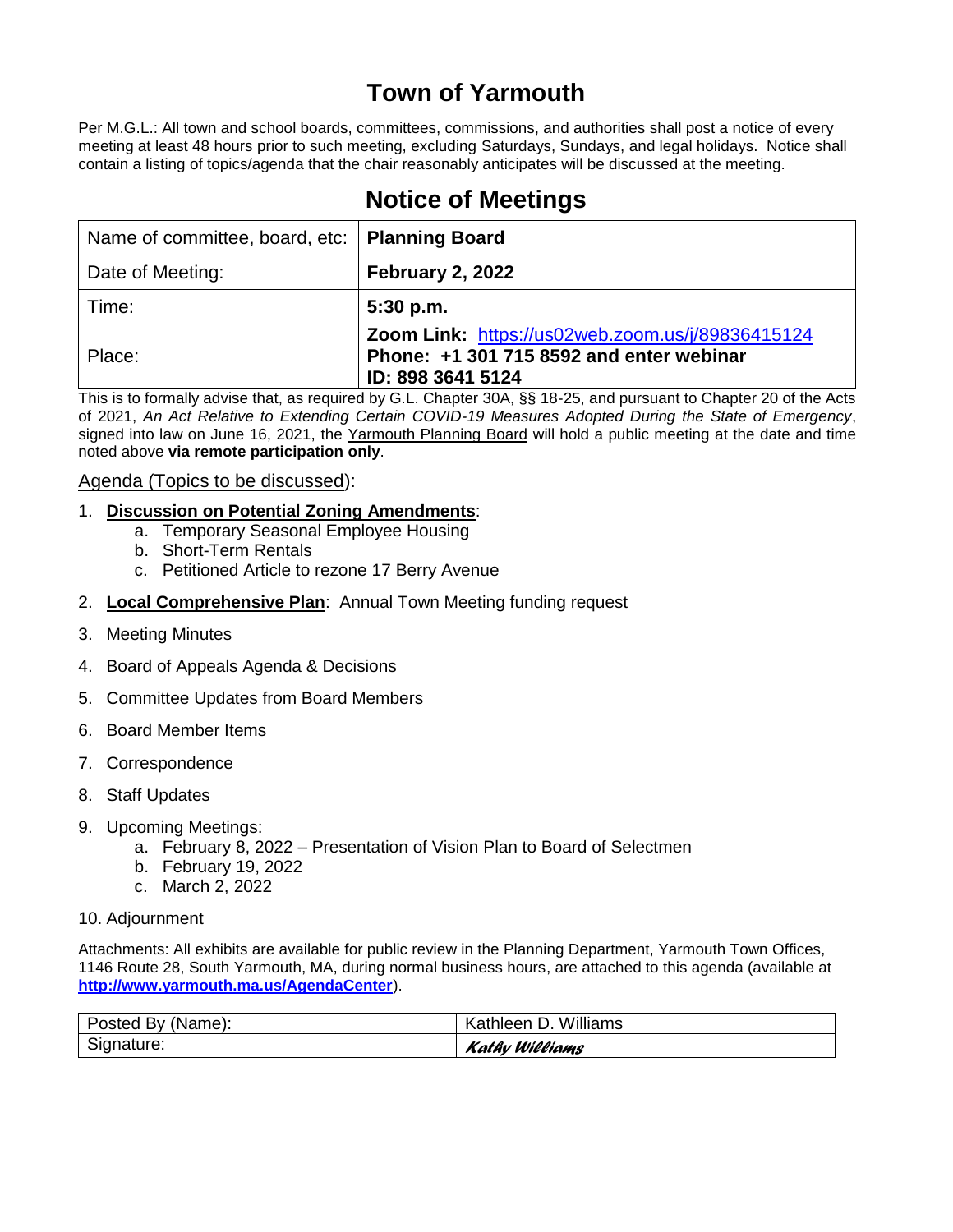# **Town of Yarmouth**

Per M.G.L.: All town and school boards, committees, commissions, and authorities shall post a notice of every meeting at least 48 hours prior to such meeting, excluding Saturdays, Sundays, and legal holidays. Notice shall contain a listing of topics/agenda that the chair reasonably anticipates will be discussed at the meeting.

## **Notice of Meetings**

| Name of committee, board, etc:   Planning Board |                                                                                                                   |
|-------------------------------------------------|-------------------------------------------------------------------------------------------------------------------|
| Date of Meeting:                                | <b>February 2, 2022</b>                                                                                           |
| l Time:                                         | $5:30$ p.m.                                                                                                       |
| Place:                                          | Zoom Link: https://us02web.zoom.us/j/89836415124<br>Phone: +1 301 715 8592 and enter webinar<br>ID: 898 3641 5124 |

This is to formally advise that, as required by G.L. Chapter 30A, §§ 18-25, and pursuant to Chapter 20 of the Acts of 2021, An Act Relative to Extending Certain COVID-19 Measures Adopted During the State of Emergency, signed into law on June 16, 2021, the Yarmouth Planning Board will hold a public meeting at the date and time noted above via remote participation only.

## Agenda (Topics to be discussed):

#### 1. Discussion on Potential Zoning Amendments:

- a. Temporary Seasonal Employee Housing
- b. Short-Term Rentals
- c. Petitioned Article to rezone 17 Berry Avenue
- 2. Local Comprehensive Plan: Annual Town Meeting funding request
- 3. Meeting Minutes
- 4. Board of Appeals Agenda & Decisions
- 5. Committee Updates from Board Members
- 6. Board Member Items
- 7. Correspondence
- 8. Staff Updates
- 9. Upcoming Meetings:
	- a. February 8, 2022 Presentation of Vision Plan to Board of Selectmen
	- b. February 19, 2022
	- c. March 2, 2022
- 10. Adjournment

Attachments: All exhibits are available for public review in the Planning Department, Yarmouth Town Offices, 1146 Route 28, South Yarmouth, MA, during normal business hours, are attached to this agenda (available at http://www.yarmouth.ma.us/AgendaCenter).

| _______<br>Posted By (Name):<br>----- | Kathleen D. Williams  |
|---------------------------------------|-----------------------|
| Signature:                            | <b>Kathy Williams</b> |

**VARNOUTH TOWN CLERK** 

\*22JAN2GPH3103 REG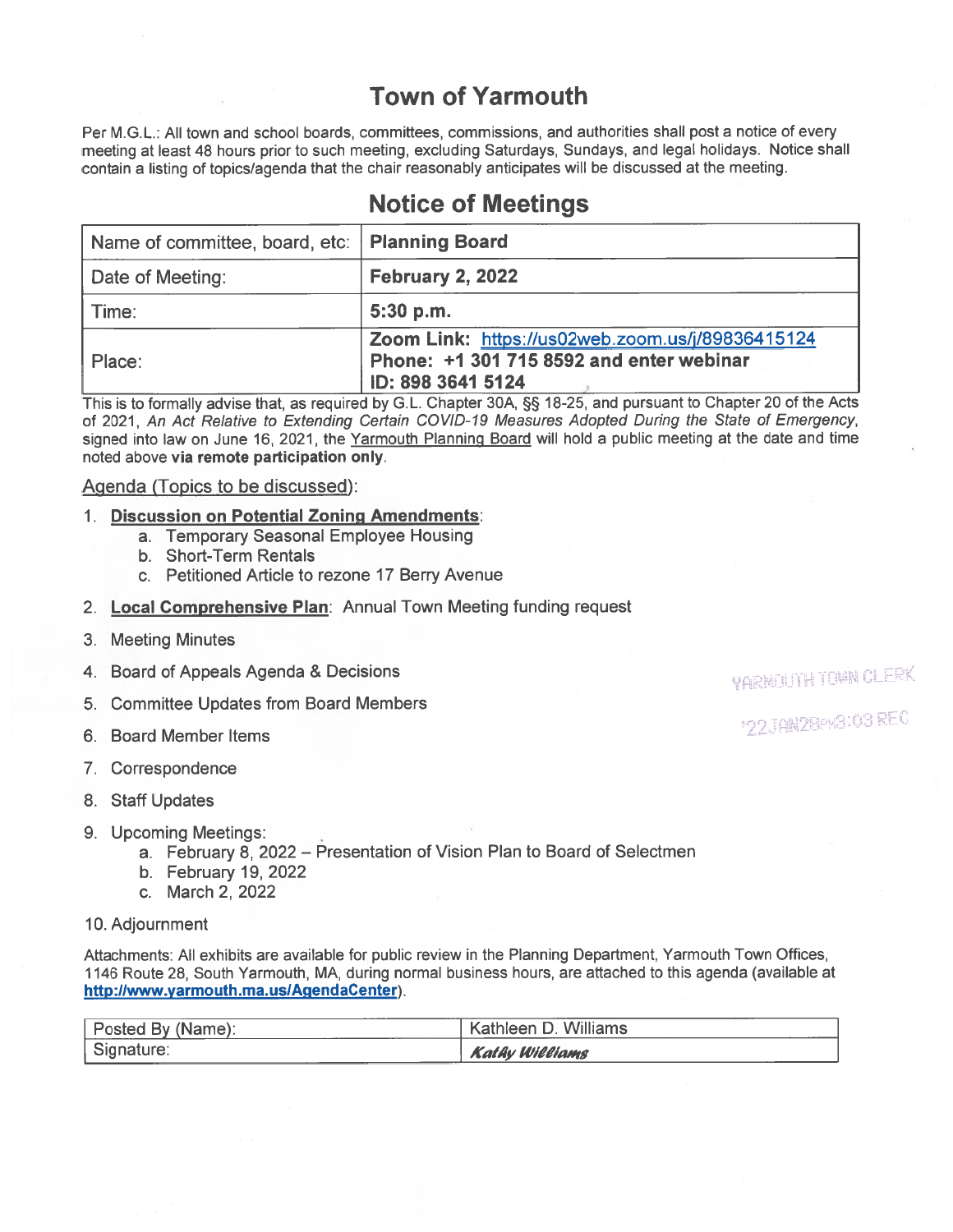

# T O W N O F Y A R M O U T H

 1146 ROUTE 28, SOUTH YARMOUTH, MASSACHUSETTS 02664-4492 Telephone (508) 398-2231, Ext. 1276, Fax (508) 398-2365

Planning Division

# **MEMORANDUM**

To: Planning Board

From: Kathy Williams, Town Planner

Date: January 28, 2022

Subject: Temporary Seasonal Employee Housing

At the January 19, 2022 Planning Board meeting, the Board requested that Staff conduct further investigations into the proposed Temporary Seasonal Employee Housing amendments, which would expand the type of seasonal employees who can stay within the designated 15% of a hotel/motel rooms from just employees of the hotel/motel owner to employees from other Yarmouth businesses. Specifically, the Board requested that staff talk with Town Counsel regarding a sunset clause, outline the process in place to review the annual permit applications and outline what would cause the Building Commissioner to deny an annual permit. The Board wanted the answers for any future questions from the public, and were not suggesting specific amendments at this time.

1. **Sunset Clause**: Per discussions with Town Counsel, a sunset clause can be added to limit the expanded opportunities outlined in the Temporary Seasonal Employee Housing amendments. However, to retain the current opportunities for motel/hotel owners to house their own seasonal employees, the amendment would need to be rewritten so that the sunset clause would apply only to the expanded opportunities for other Yarmouth businesses. Town Counsel did have some other minor suggested amendments as highlighted in gray in the attached Draft #3.

For comparison, the sunset clause in the Short-Term Rental (STR) amendment was included as this is a larger issue which needs to be addressed in a timely fashion to ensure that the Town retains the revenues from the STR excise tax which is being used for our wastewater initiative. A sunset clause may make voters more comfortable voting for this amendment at the 2022 Annual Town Meeting, knowing there is opportunity for further discussion on this issue.

The concept of a fall summit to discuss how the Seasonal Employee and STR amendments are working is an excellent idea. This will provide an opportunity for dialogue between the stakeholders, businesses, the Planning Board, and the various Town Departments that permit and enforce these uses.

2. **Annual Permitting Process and Violations**: Per discussions with the Building Commissioner, in his opinion what constitutes a violation and cause for revocation or denial of an application would be any violations of the laws, rules or regulations of Commonwealth of MA, Town of Yarmouth Zoning bylaws, or the General Code of the Town of Yarmouth.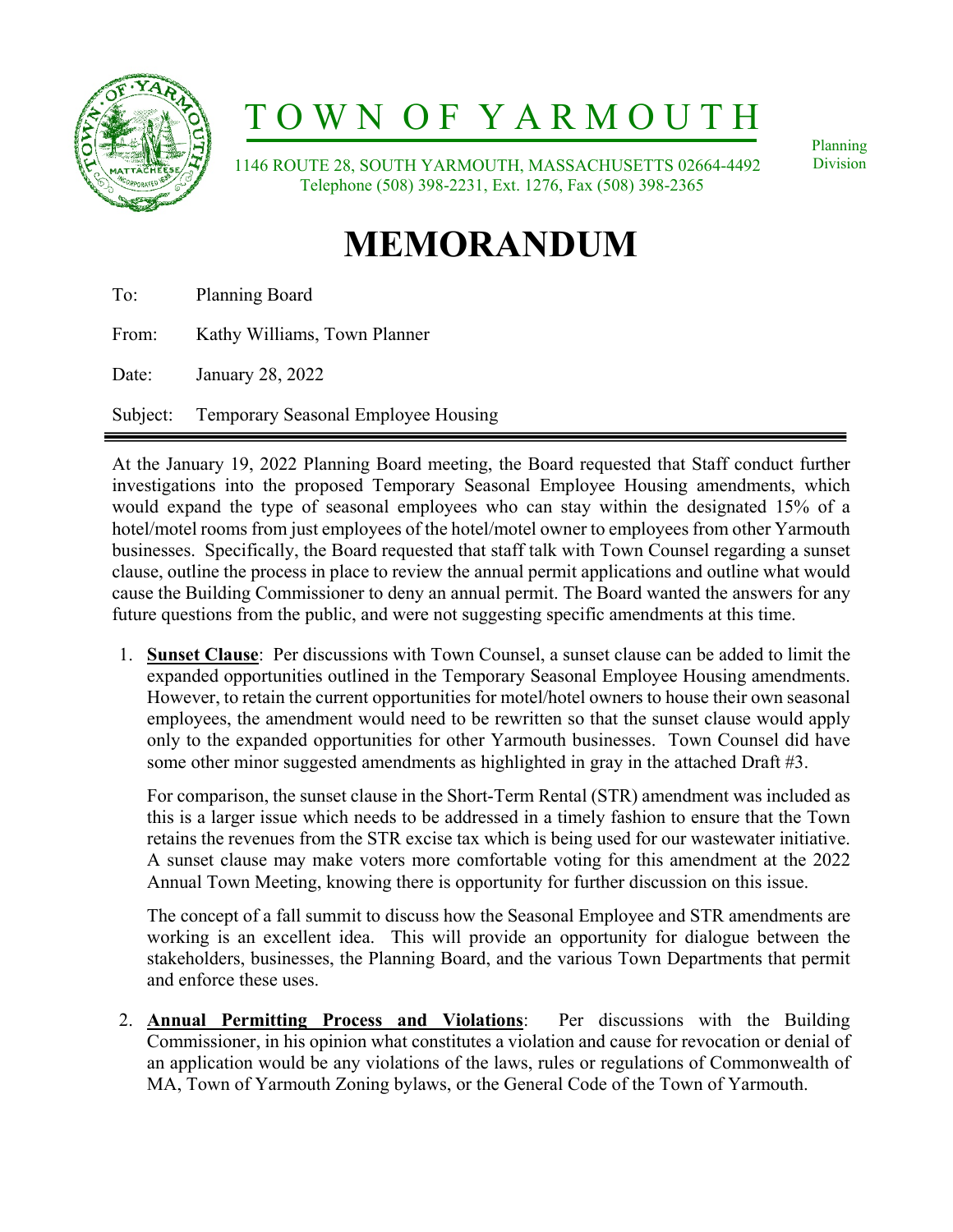The violation process typically starts with a complaint from an abutter or notification to or from a Town Department. Police, Fire, Health and the Building Department work very closely together regarding violations of zoning, and various codes and regulations. Zoning complaints are first investigated for validity. If confirmed, a written violation notice is sent to start the process, which includes an opportunity for the permit holder to respond. If the permit holder does not rectify the issue or ignores the violation notice, per Section 101.3 of the Zoning Bylaw, the Building Commissioner can fine them up to \$300 per offense, with each day that a violations continues being a separate offense.

The Building Commissioner can deny or suspend a permit for repeated violations of the zoning bylaw, building code or life safety issues. Permit applications are reviewed annually and would take into consideration past violations, fines and issues at the property. The Applicant has the right to appeal the Building Commissioner's decision to the Zoning Board of Appeals as prescribed by M.G.L. 40A. The MA State Building Code (780 CMR) also has a defined appeal process.

The amendment has many built-in oversight provisions, including an annual permit process, requirement for an on-site proctor, self-policing by hotel/motel owners as they want to keep their paying guests happy, and the motivation for seasonal employees to behave so as not to lose their housing and employment.

To emphasize the type of conduct that would be an issue, and the state & local regulations to be met, the attached Draft #3 includes proposed revisions highlighted in yellow.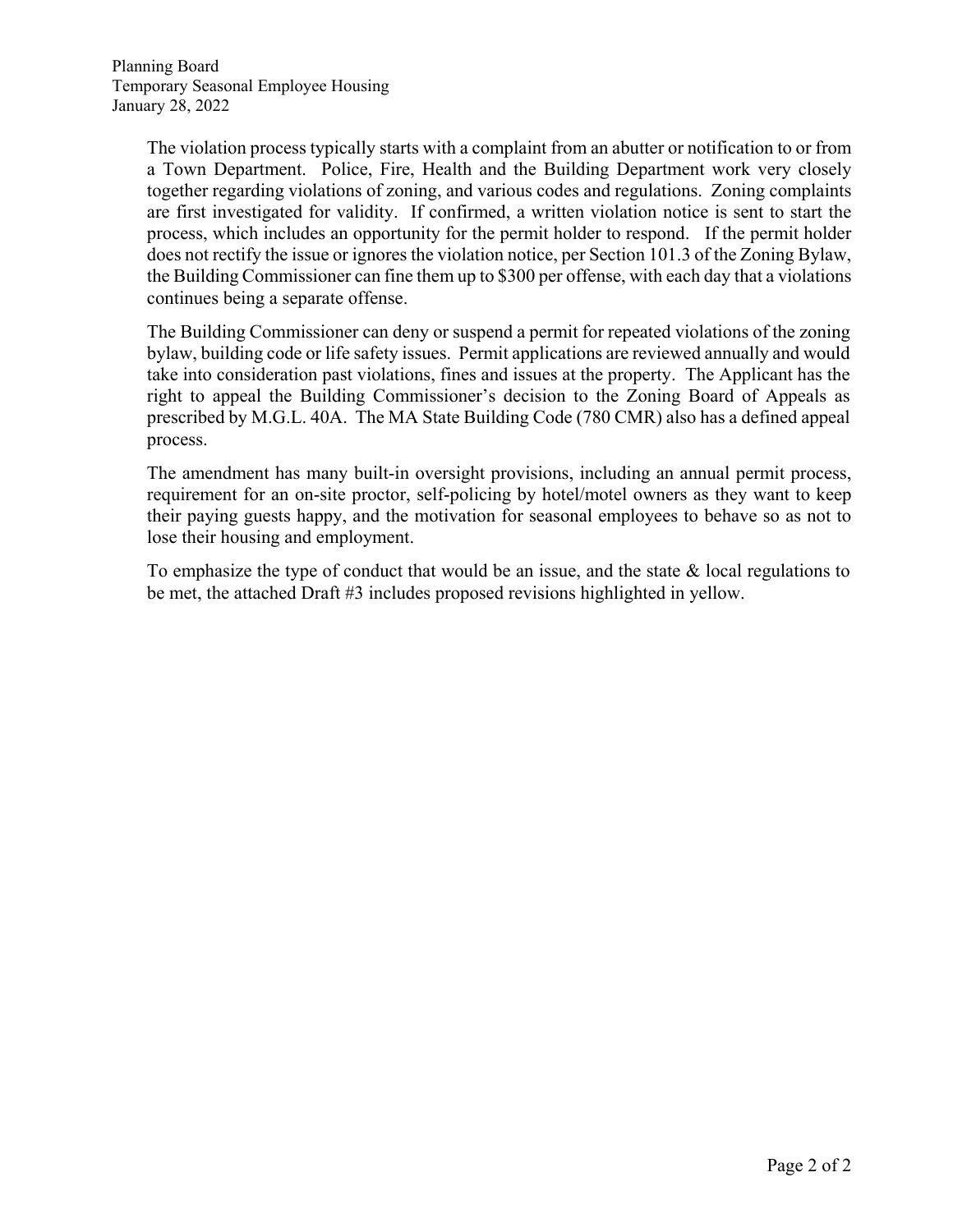## **POTENTIAL EDITS RELATED TO SEASONAL EMPLOYEES AT MOTELS/HOTELS**

## **404.5 Seasonal Employee Housing at Motels/Hotels**

- 404.5.1 Purpose: The purpose of this bylaw is to provide standards to ensure safe and adequate housing at motels/hotels for temporary seasonal employees of Yarmouth businesses at motels/hotels.
- 404.5.2 Applicability: The Building Commissioner may approve, through annual application and permit, Seasonal Employee Housing units at currently licensed motels/hotels in accordance with the provisions outlined herein. If an Applicant cannot meet all the provisions outlined herein as determined by the Building Commissioner, a Special Permit from the Zoning Board of Appeals is required.
- 404.5.3 Operational Standards for Seasonal Employee Housing at Motel/Hotels: Accommodations for Seasonal Employee Housing at Motels/Hotels shall have the following features:
	- 1. A Seasonal employee is considered to be an employee that is employed in Yarmouth for no more than seven (7) months between April 1<sup>st</sup> and October 31<sup>st</sup> annually.
	- 4.2. Seasonal employee housing shall be for no more than seven months between April 1st and October 31st annually.
	- 2.3. Seasonal employees shall be housed in motel/hotel rooms only. Seasonal employees may not be housed in camp sites, tents, RVs, mobile homes or campers located on the motel/hotel property or timeshare units.
	- 3.4. Seasonal employee housing shall meet all local and state regulations, including but not limited to building and fire codes, health codesthe Board of Health and State of Massachusetts regulations regarding building and fire codes, health codes, water supply and wastewater disposal.
	- 4.5. Maximum occupancy rate of each unit to be determined per the Health Codes.
	- 5.6. Seasonal Employee housing shall be used solely by employees and shall not include family members of employees, or other non-employees.
	- 6.7. The employer property owner or manager shall designate an on-site proctor for each property utilized as employee housing. The on-site proctor shall ensure that all seasonal employees are apprised of the rules and code of behavior prior to occupancy. No seasonal employees shall adversely affect the surrounding properties and shall not generate excessive noise, vibration, odors or other effects that interfere with any reasonable person's enjoyment of their property. The name and contact information for the on-site proctor shall be submitted to the Yarmouth Police Department and Building Commissioner.
	- 7.8. All employees shall have access to cooking facilities, which shall include at a minimum a microwave, sink, cooktop and refrigerator /freezer.
	- 8.9. No more than 15% of any hotel or motel rooms at a single parcel may be used for employee housing (fractions shall be rounded to the nearest whole number). Each room used for employee housing shall be identified on a locus map of the site and submitted to the Building Commissioner, Board of Health and Yarmouth Police Department.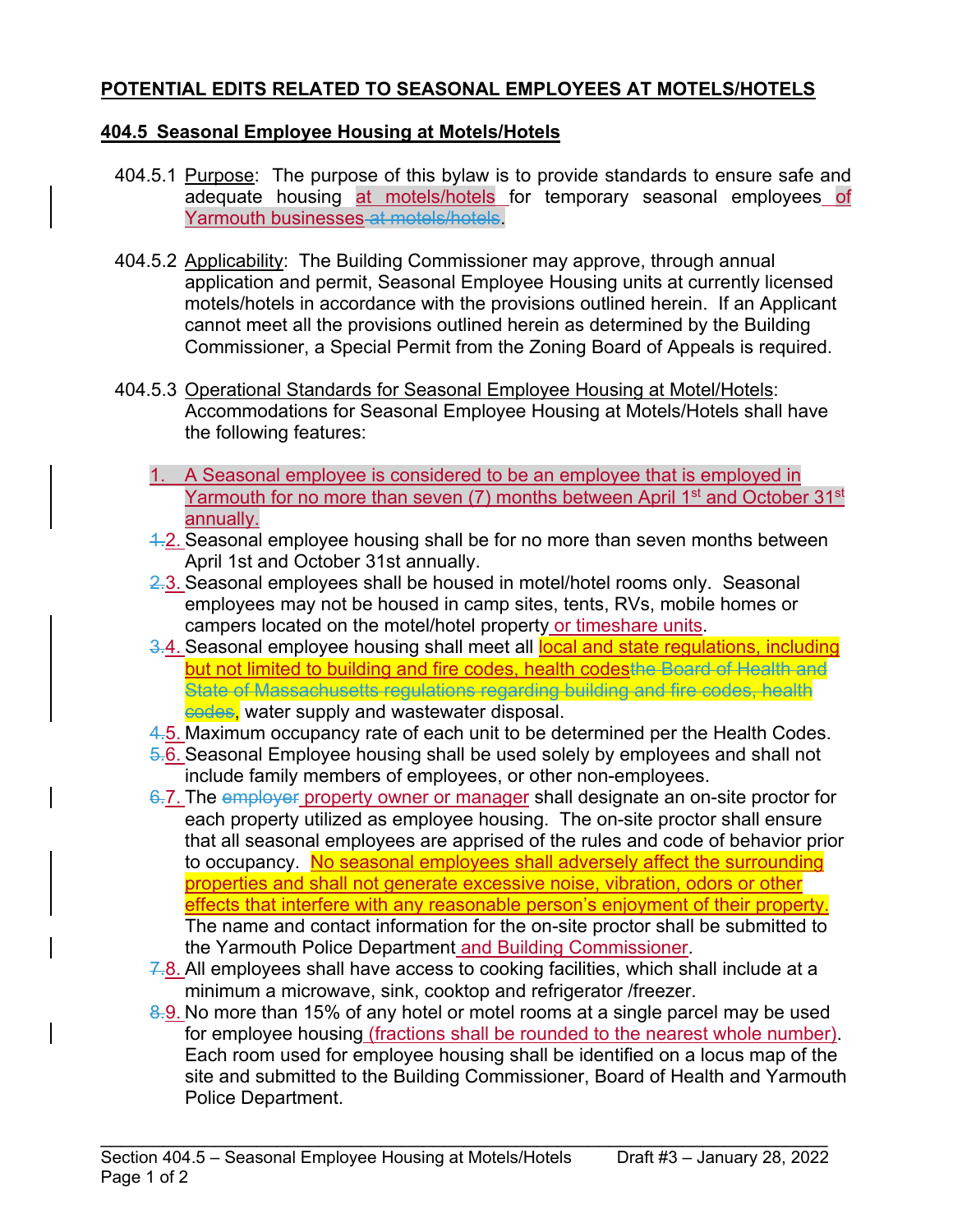- $9.10.$  All employees must be able to demonstrate that they maintain a principal place of residence elsewhere.
- $10.11$ . The property owner or manager shall keep records of all employees utilizing employee housing, including name, permanent address, and length of stay, and place(s) of employment with contact information. All documentation to be provided upon request.
- 11.12. The permit issued by the Building Commissioner shall be valid for one year only.

## DEFINITIONS:

SEASONAL EMPLOYEE HOUSING at Motels/Hotels – A currently licensed motel or hotel property-owned by an employer, a portion of which is utilized to provide temporary seasonal housing for his or her employees or staff, 18 years or older, who are principally seasonally- employed in Yarmouth (employed within the borders of Yarmouth for more than 24 hours per week). All Seasonal Employee Housing at Motels/Hotels shall be conducted in accordance with the definitions, requirements and provisions of Section 404.5 – Seasonal Employee Housing at Motels/Hotels.or employees or staff of tenants of the property owner. The employer shall designate an on-site proctor for each property so utilized. Seasonal employee housing shall be for no more than seven months between April 1<sup>st</sup> and October 31<sup>st</sup> annually.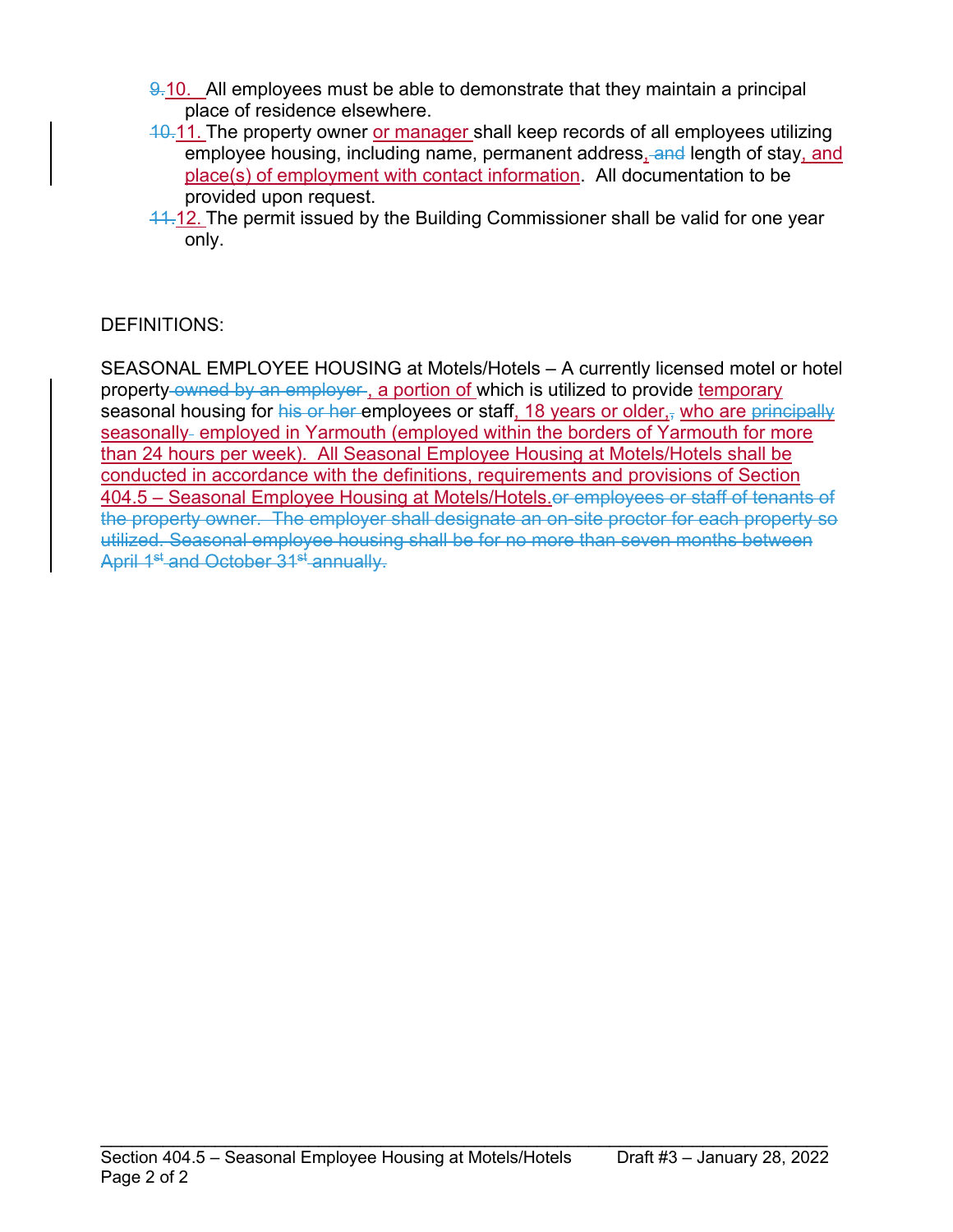## **Williams, Kathleen**

| From:                     | Williams, Kathleen                   |  |  |  |  |
|---------------------------|--------------------------------------|--|--|--|--|
| Sent:                     | Wednesday, January 19, 2022 10:39 AM |  |  |  |  |
| Williams, Kathleen<br>To: |                                      |  |  |  |  |
| Subject:                  | Seasonal Employee Housing            |  |  |  |  |

**From:** Dan Fortier [mailto:dfortier@town.dennis.ma.us] **Sent:** Friday, January 14, 2022 3:54 PM **To:** Williams, Kathleen <kwilliams@yarmouth.ma.us> **Subject:** RE: Seasonal Employee Housing

I would hazard a guess that we have permitted about 60 beds in town right now, mostly in the converted motel. But, the Lost Dog will be coming in to ask for six bedrooms in its upstairs area in the next few weeks as a lodging house for its employees.

Dan

**From:** Williams, Kathleen <kwilliams@yarmouth.ma.us> **Sent:** Friday, January 14, 2022 3:52 PM **To:** Dan Fortier <dfortier@town.dennis.ma.us> **Subject:** RE: Seasonal Employee Housing

Thanks Dan – always appreciate your help and quick responses! Kathy

**----------------------------------------** Kathy Williams, PE Yarmouth Town Planner 1146 Route 28 South Yarmouth, MA 02664-4492 (508) 398-2231 Ext 1276 kwilliams@yarmouth.ma.us

**From:** Dan Fortier [mailto:dfortier@town.dennis.ma.us] **Sent:** Friday, January 14, 2022 3:50 PM **To: Subject:** RE: Seasonal Employee Housing

We actually converted an old, closed, motel to a lodging house for seasonal employees. Our lodging house definition is a bit on the vague/generous side and after discussion with the Building Commissioner, we felt that the 27 unit former motel could fit the bill. It can accommodate over 54 people based upon health standards for occupancy. There is an on‐site manager. The property is owned and operated by the owners of the Pelham House which has its own hotel and restaurant. They have also invested in two other properties in town, and when they come on line their employees will use the lodging house as well. They are able to contract with other Dennis businesses for beds/rooms. They would have contracts with the employers, not with the resident, thus the employer is held responsible for any issues that might arise.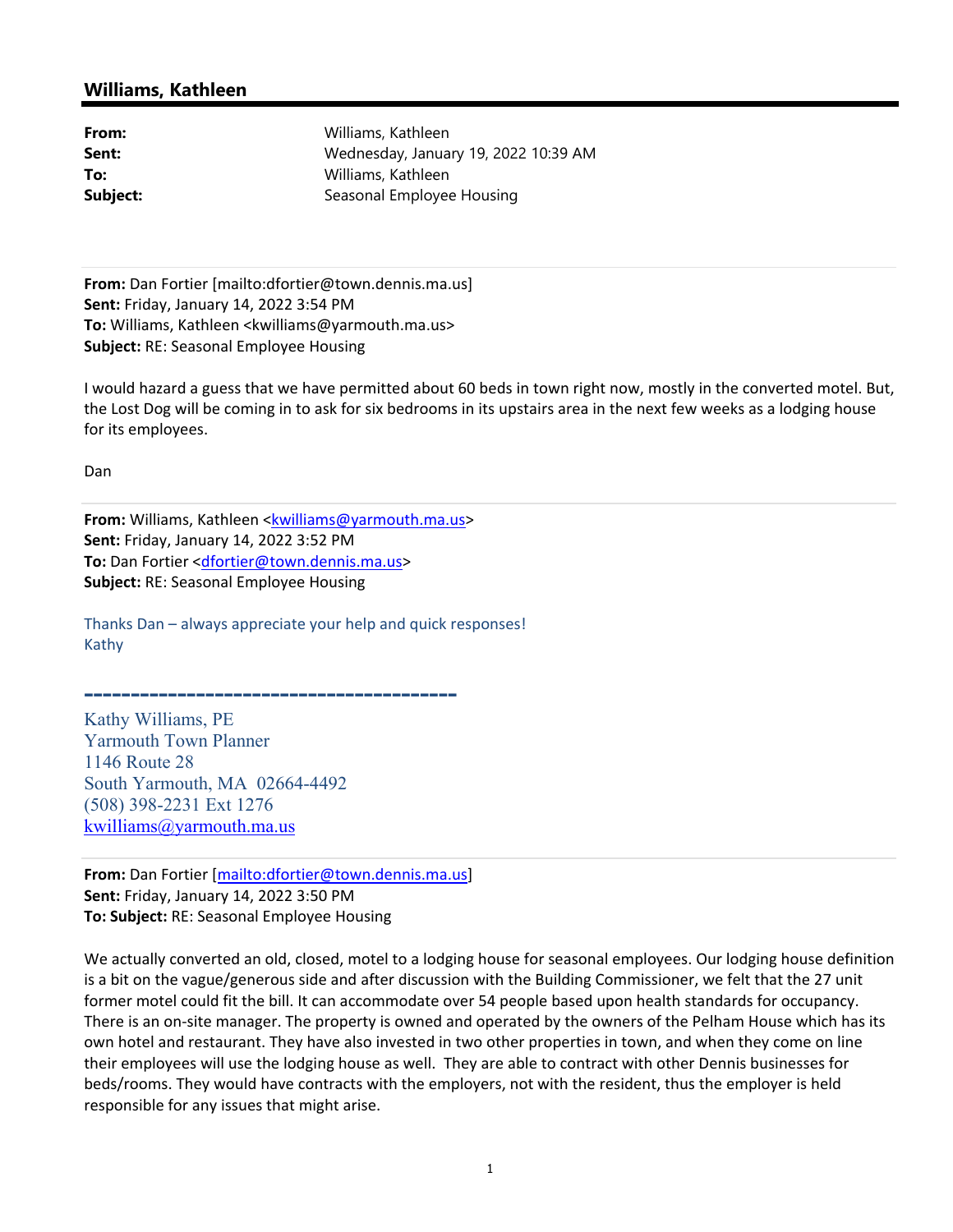We have also converted some excess space, in a few commercial buildings, mainly unused second floor areas into employee housing through the lodging house example. This has benefited another restaurant and a landscaping business so far.

Daniel J. Fortier, AICP Town Planner Dennis Planning Department 685 Route 134 South Dennis MA 02660 Phone 508‐760‐6119 dfortier@town.dennis.ma.us

**From:** Williams, Kathleen <kwilliams@yarmouth.ma.us> **Sent:** Friday, January 14, 2022 3:43 PM **To: Subject:** Seasonal Employee Housing

Hi Guys,

I'm looking for some input from different communities on how you handle Seasonal Employee Housing. Yarmouth is looking at making some changes, but the Planning Board was wondering how other Cape Towns address this sticky issue. I know dormitories are having a bit of a comeback, along with the use of lodging houses. If dormitories are allowed, how are you preventing lower end motels from becoming dormitories. How are new build dormitories being funded?

Any other magical ideas?  $\odot$  Any input would be much appreciated.

Thanks and have a great long weekend! Kathy

**----------------------------------------**

Kathy Williams, PE Yarmouth Town Planner 1146 Route 28 South Yarmouth, MA 02664-4492 (508) 398-2231 Ext 1276 kwilliams@yarmouth.ma.us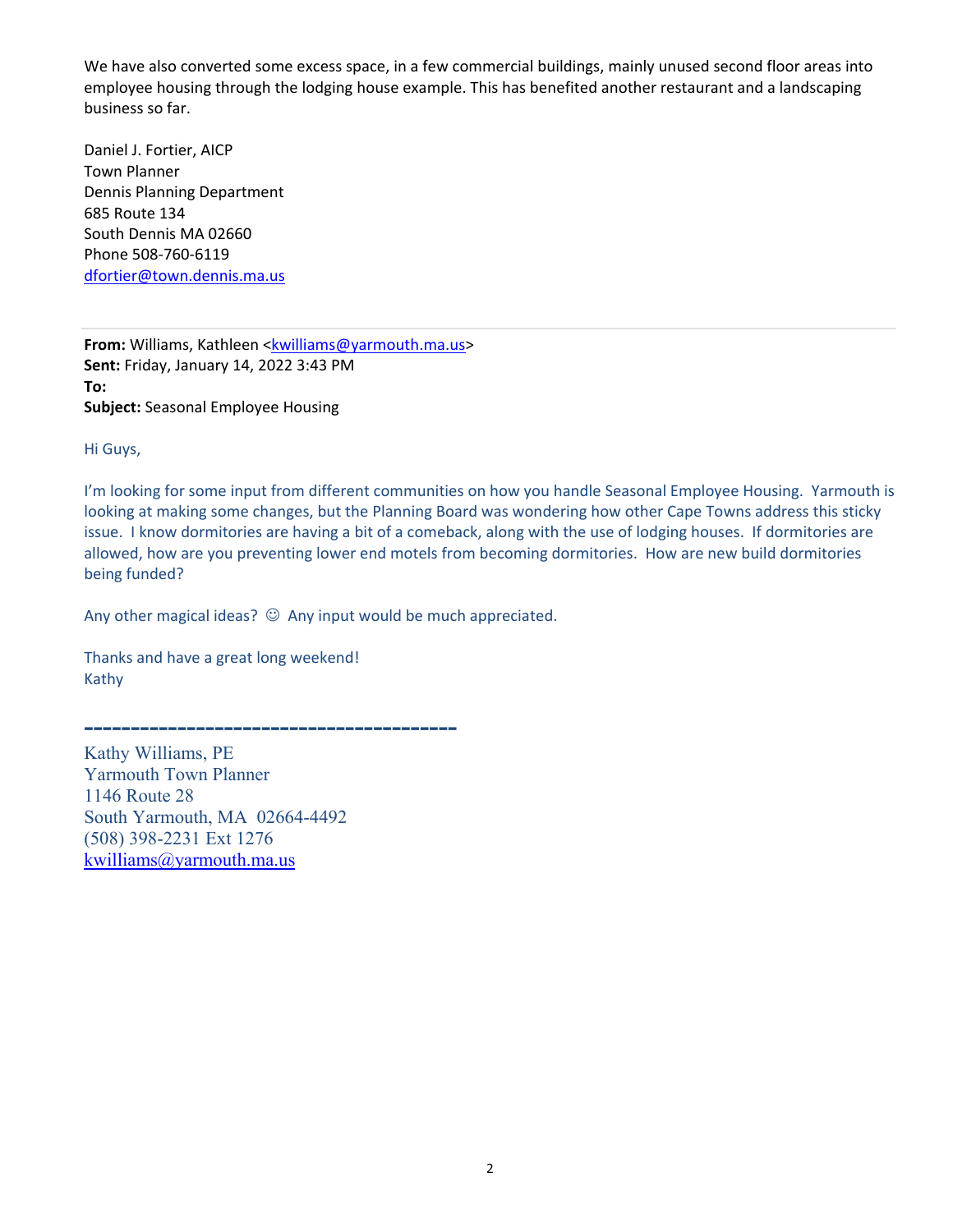## **SECTION 418 – SHORT-TERM RENTALS**

## **4.18.1 Purpose:**

To provide for the orderly operation of short-term rentals for residential properties that balance private, neighborhood and public interests, and will:

- 1. Protect and maintain the residential character of existing neighborhoods.
- 2. Protect public health and safety.
- 3. Enable residents to better afford to live here, maintain their properties and contribute to the community.
- 4. Ensure the continued revenues to the Town from the short-term rental excise tax.

## **418.2 Definitions:**

**Applicability**: These provisions apply to Short-Term Rentals (STR) SHORT-TERM RENTALS - defined as owner-occupied, tenant-occupied or non-owner occupied property including, but not limited to, an apartment, house, cottage, condominium or a furnished accommodation that is not a hotel, motel, boarding or lodging house, or guesthouse, inn or bed and breakfast establishment, where at least one room or unit is rented to an occupant or occupants for 1-31 consecutive days at a time; and all accommodations are reserved in advance. All STRs shall be transient in nature and not rented to the same occupant month to month.

**418.3 Ineligible Units**: The following are not eligible to be rented as STRs.

- 1. Dwellings designated as income restricted or are subject to affordability covenants.
- 2. Family related or affordable accessory apartments.
- 3. Dwellings subject to any outstanding building, sanitary, zoning or fire code violations.

## **418.4 Registration & Inspections**:

- 1. All short-term rentals shall be registered through the Yarmouth Health Department in accordance with General Bylaw Chapter 108 – Occupancy of Buildings, and shall adhere to all their health and safety requirements, including inspections and occupancy limitations.
- 2. Rental certificates shall be displayed on the property in a prominent location where it can be viewed from the exterior of the home and shall include 24-hour local contact information.
- 3. The Town reserves the right to post rental locations and contact information on the Town Website per MGL Ch. 645G, Section 14.

 $\mathcal{L}_\text{max}$  and  $\mathcal{L}_\text{max}$  and  $\mathcal{L}_\text{max}$  and  $\mathcal{L}_\text{max}$  and  $\mathcal{L}_\text{max}$  and  $\mathcal{L}_\text{max}$ 

 $\overline{a}$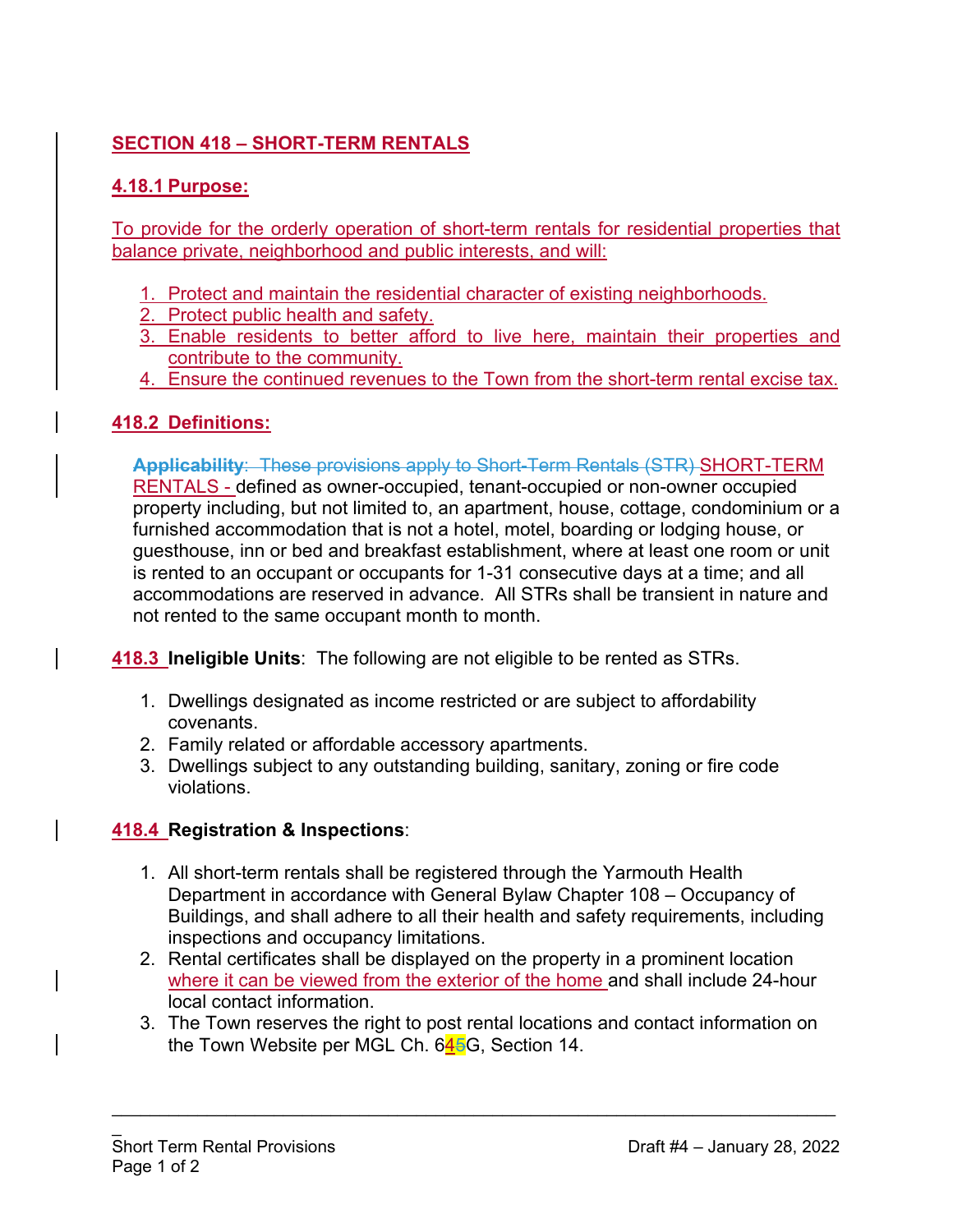## **418.5 General Provisions**:

- 1. Trash Removal: All household trash shall be removed from the premises immediately after occupancy is concluded, and at a minimum once per week.
- 2. Parking: Adequate on-site parking shall be provided, with a minimum of one space/bedroom. There shall be no parking on lawns, no overnight street parking, and no street parking that impedes traffic or traffic safety at any time.
- 3. Duration: Renting for less than 24 consecutive hours is prohibited.
- 4. Type of Rentals:
	- a. No events including but not limited to weddings, corporate events, class/family reunions, and photo shoots.
	- b. No events that include tents or amplified music.
	- c. Shall not adversely affect the residential character of the neighborhood and shall not generate excessive noise, vibration, odors or other effects that interfere with any reasonable person's enjoyment of their residence.

5. Pets: Adherence to any and all state and local regulations regarding pets.

5.6. Short Term Rentals shall meet all local and state regulations, including but not limited to building and fire codes, health codes, water supply and wastewater disposal.

**418.6 Sunset Clause**: Unless otherwise extended or modified and extended, Section  $22418$  – Short Term Rentals, shall expire, and its terms shall no longer remain in effect as of 11:59 PM midnight, November 13, 2024. During this time period, the Town will undertake a more detailed planning process related to Short-Term Rentals.

 $\mathcal{L}_\text{max}$  and  $\mathcal{L}_\text{max}$  and  $\mathcal{L}_\text{max}$  and  $\mathcal{L}_\text{max}$  and  $\mathcal{L}_\text{max}$  and  $\mathcal{L}_\text{max}$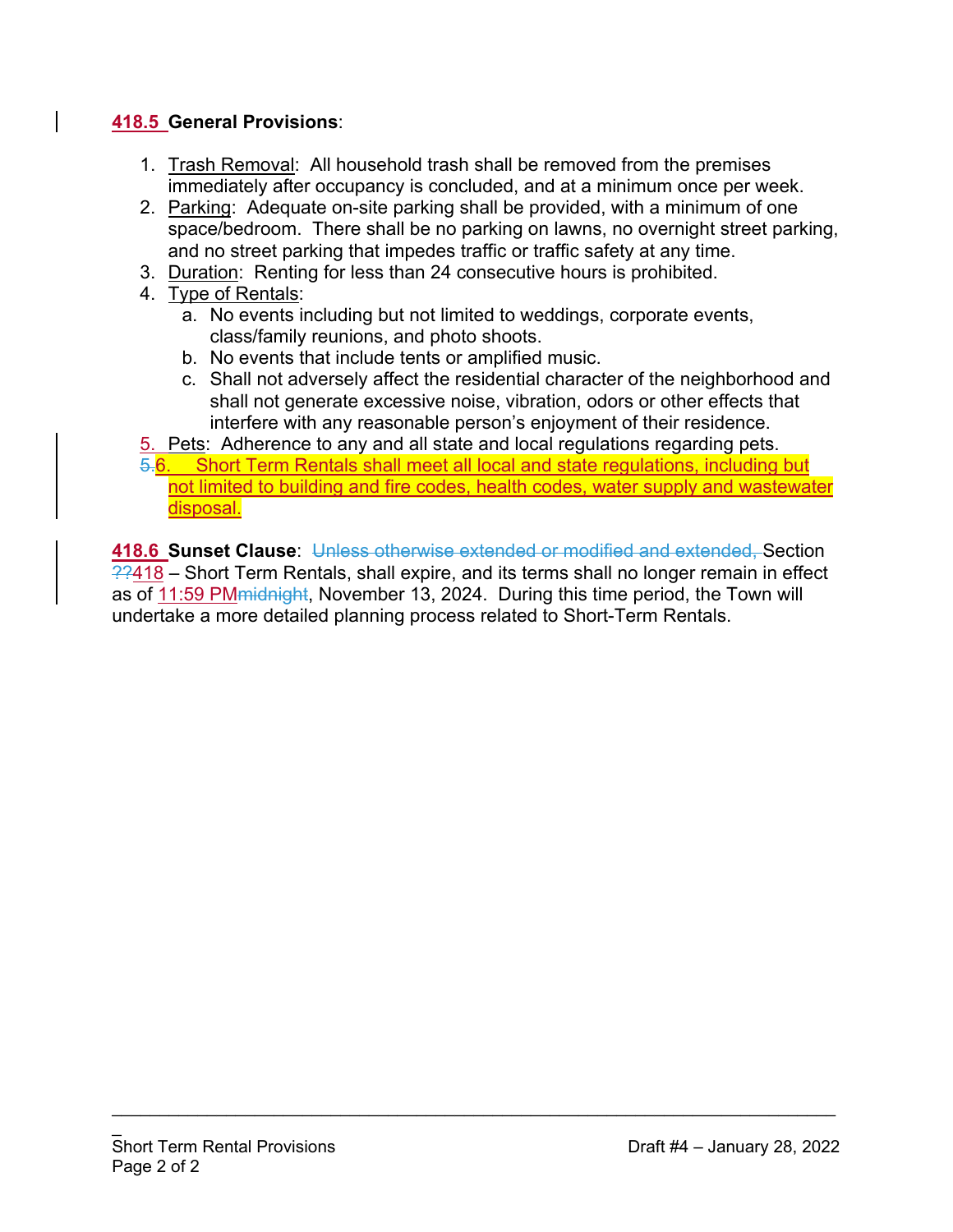## **PROPOSED EDITS RELATED TO SHORT TERM RENTALS**

| 202.5 Use Regulation<br>Table                             | Res. | <b>RS-40</b> | $B1^{21}$  | $B2^{21}$  | $B3^{21}$ | RMDOD <sup>44</sup> | ML  | <b>APD</b> | <b>AED</b> | <b>MOD</b> | HMOD <sup>-</sup> | HMOD2 | VC <sub>1</sub> | VC <sub>2</sub> | VC <sub>3</sub> | VC <sub>4</sub> |
|-----------------------------------------------------------|------|--------------|------------|------------|-----------|---------------------|-----|------------|------------|------------|-------------------|-------|-----------------|-----------------|-----------------|-----------------|
| <b>RESIDENTIAL</b><br>A.                                  |      |              |            |            |           |                     |     |            |            |            |                   |       |                 |                 |                 |                 |
| Short-Term<br>$\overline{1}$ Rentals <sup>54</sup><br>A13 | yes  | ves          | <b>ves</b> | <b>ves</b> | no        | no                  | yes | <b>ves</b> | no         | ves        | $\underline{no}$  | no    | no              | no              | no              | no              |

Note:

54. Short-Term Rentals may be allowed by-right if they meet the criteria outlined in Section 418.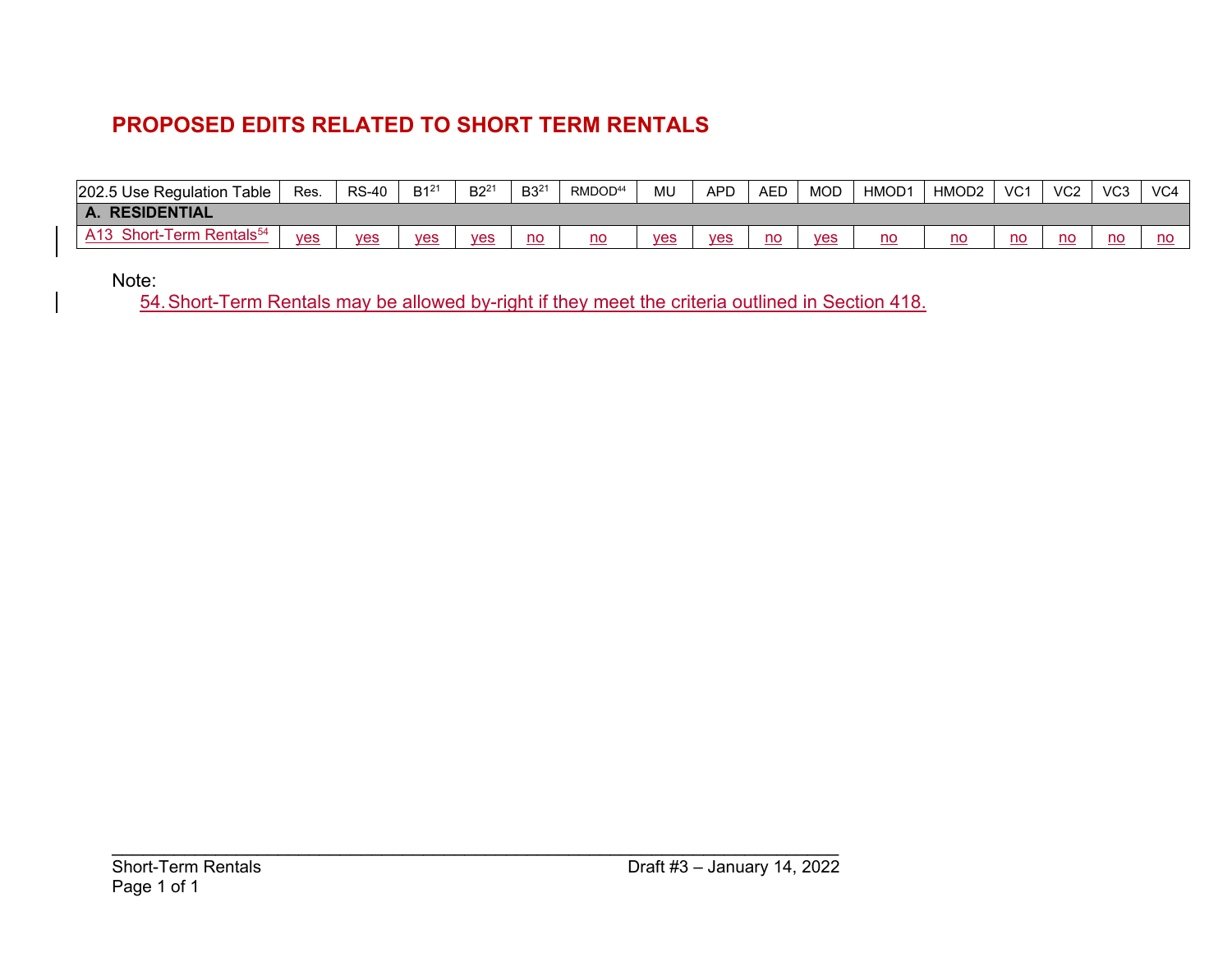## PETITION FOR INSERTION OF THE **FOLLOWING ARTICLE IN THE WARRANT** FOR THE TOWN OF YARMOUTH'S **2022 ANNUAL TOWN MEETING**

DATE and TIME received

TOWN:

We, the undersigned Registered Voters of the Town, hereby petition your honorable board to insert the following Article in the Warrant for the Annual Town Meeting of the Town of Yarmouth:

#### **ZONING ARTICLE**

ARTICLE: To see if the Town will vote to amend the Zoning Map for a certain parcel as

follows, or take any other action relative thereto:

1. Amend the Zoning Map, by rezoning the following parcel from R25 Residential, to B2

Business, HMOD1 Hotel/Motel Overlay District 1, and ROAD Revitalization Overlay

Architectural District:

Map 30, Parcel 222

#### **INSTRUCTIONS TO SIGNERS**

INFORMATION

SIGNER

For your signature to be valid, you must be a registered voter in the town named above and your signature should be written substantially as registered.

If you are prevented by physical disability from writing you may authorize some person to write your name and residence in your presence.

#### **SIGNER'S STATEMENT**

We, the undersigned, are qualified voters of the Town of an in accordance with the provisions of law request the above article be inserted in the warrant for the Town Meeting of 4-26-2022

|    | CHECK | I SIGNATURE to be made in person with name<br>substantially as registered (except in case of physical<br>disability as stated above) | <b>II NOW REGISTERED AT</b><br>(street, number and apartment number, if any)<br>(city or town will be the same as stated above) | PRECINCT               |
|----|-------|--------------------------------------------------------------------------------------------------------------------------------------|---------------------------------------------------------------------------------------------------------------------------------|------------------------|
| 1  |       | restructle                                                                                                                           | 925 Pak 28 Bossauir                                                                                                             | $\overline{\varsigma}$ |
| 2  |       |                                                                                                                                      | Crowell Rd                                                                                                                      |                        |
| 3  |       | Liararra<br>$bcc +$                                                                                                                  | 23 New Herschoe Are                                                                                                             | р                      |
| 4  |       |                                                                                                                                      | $Circu$ <sub>t</sub> $Rd$<br>EAST                                                                                               |                        |
| 5  |       |                                                                                                                                      | W. Yarmonth                                                                                                                     |                        |
| 6  |       | 4152                                                                                                                                 | Jarmmm<br>Ô<br>V <sub>1</sub><br>m <sub>d</sub>                                                                                 |                        |
| 7  |       |                                                                                                                                      | 33<br>armou                                                                                                                     |                        |
| 8  |       | wutan                                                                                                                                | W ?larmouth                                                                                                                     |                        |
| 9  |       |                                                                                                                                      | DR<br>of my                                                                                                                     |                        |
| 10 |       |                                                                                                                                      | w<br>Ru Hampshire MA<br>$\chi$                                                                                                  | $\epsilon$             |
| 11 |       |                                                                                                                                      |                                                                                                                                 |                        |
| 12 |       |                                                                                                                                      | $110$ Silver /EAF $\omega$                                                                                                      |                        |
| 13 |       |                                                                                                                                      | 16 SANDYLNI<br>W. YAR                                                                                                           |                        |
| 14 |       |                                                                                                                                      | FLINTLOCK WAY, YARMOUTHPORT<br>21                                                                                               |                        |
| 15 |       |                                                                                                                                      | "Flintibek Ways, Varmouthfor<br>$\overline{d}$                                                                                  |                        |
| 16 |       |                                                                                                                                      | 22 StillbrookRd Syarnoula                                                                                                       | 4                      |
| 17 |       |                                                                                                                                      | 22 Stillbrook Rd Syarmoux                                                                                                       |                        |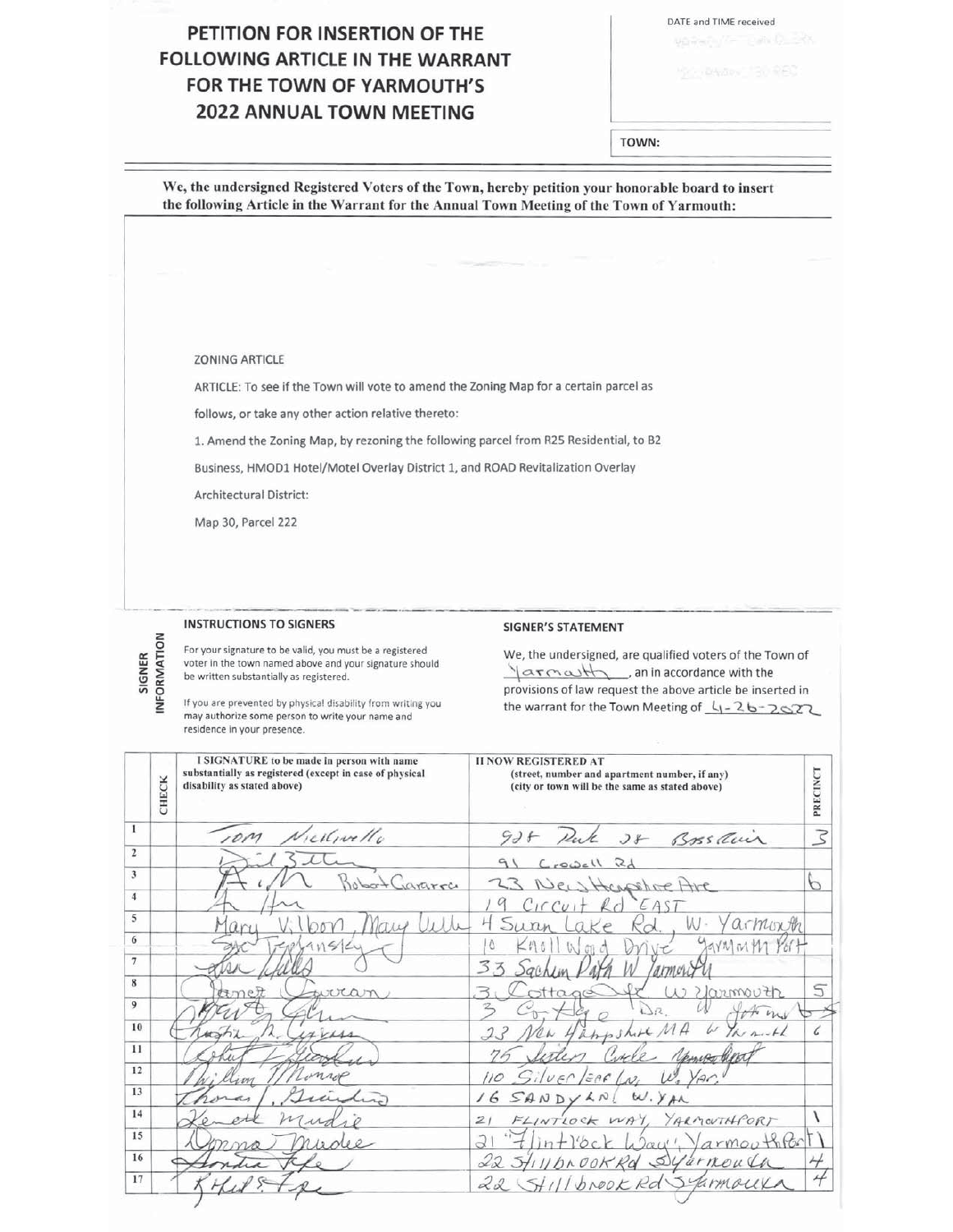#### **Town of Yarmouth MINUTES OF THE PLANNING BOARD MEETING OF January 5, 2022**

The Yarmouth Planning Board held a Hybrid in-person/remote access Business Meeting at **5:30** p.m. on Wednesday **January 5, 2022** in the Hearing Room at the Yarmouth Town Offices located at 1146 Route 28, South Yarmouth, MA.

**Planning Board Present:** Brad Goodwin, Chris Vincent, Liz Hartsgrove, Susan Brita, Joanne Crowley, and Will Rubenstein

## **Planning Board Absent:** None

**Staff Present:** Kathy Williams, Town Planner; and Mark Grylls, Building Commissioner

**Guests**: Jamie Veara, Chair of the Yarmouth Community Partnership; Mary Vilbon, Yarmouth Chamber of Commerce Executive Director; Jack Hynes, Tom Nickinello and Lisa Hales.

1. **Meeting Opening**: Chair Joanne Crowley opened the hybrid meeting at 5:34 by reading the attached statement. All Planning Board members were in-person, except for Brad Goodwin, Liz Hartsgrove and Will Rubenstein who were remote. All votes were roll call votes.

## 2. **Discussion on Potential Zoning Amendments**:

a. Temporary Seasonal Employee Housing: Jamie Veara, Mary Vilbon, and Jack Hynes presented the proposal by the Yarmouth Community Partnership to expand opportunities for temporary seasonal employee housing at motels/hotels by amending Zoning Bylaw Section 404.5. The attached amendment would expand those seasonal employees who are able to stay within the designated 15% of a hotel/motel rooms to also include employees and staff from other Yarmouth businesses. The need for seasonal housing, mainly for J1 and H2B workers, was discussed including a survey completed by the Chamber of Commerce. Mr. Veara expanded on the built-in oversight including requiring a permit from the Building Commission, self-policing by hotel/motel owners as they want to keep their paying guests happy, and employees not wanting to lose their housing and employment.

The Planning Board members discussed a variety of topics including issuance of the permit by the Building Commissioner versus the Board of Selectmen or the Health Dept; desire to streamline the process; what are other cape communities doing for temporary seasonal employee housing; would like feedback from Police Chief Frederickson; number of motels on Route 28 (35-40); magnitude of the problem (about 150 beds short for 2022); enforcement of the provisions; what "principally employed" in Yarmouth means; potential for a sunset clause; use of proctor and property manager to manage employees; affordability of the rooms; potential for employers to contract directly with the motel/hotel owner rather than the employees and include in employment package; results of the chambers survey; and need for input from the public.

Public Comment was received from Tom Nickinello who was in favor of the proposal and noted the need for employees to remain open during the critical tourism season. Lisa Hales also indicated her support for the proposal and fears businesses going under for lack of staff.

Town Staff will solicit input from Chief Frederickson, inquire as to what other cape communities are doing, and distribute the Chamber survey to the Planning Board members.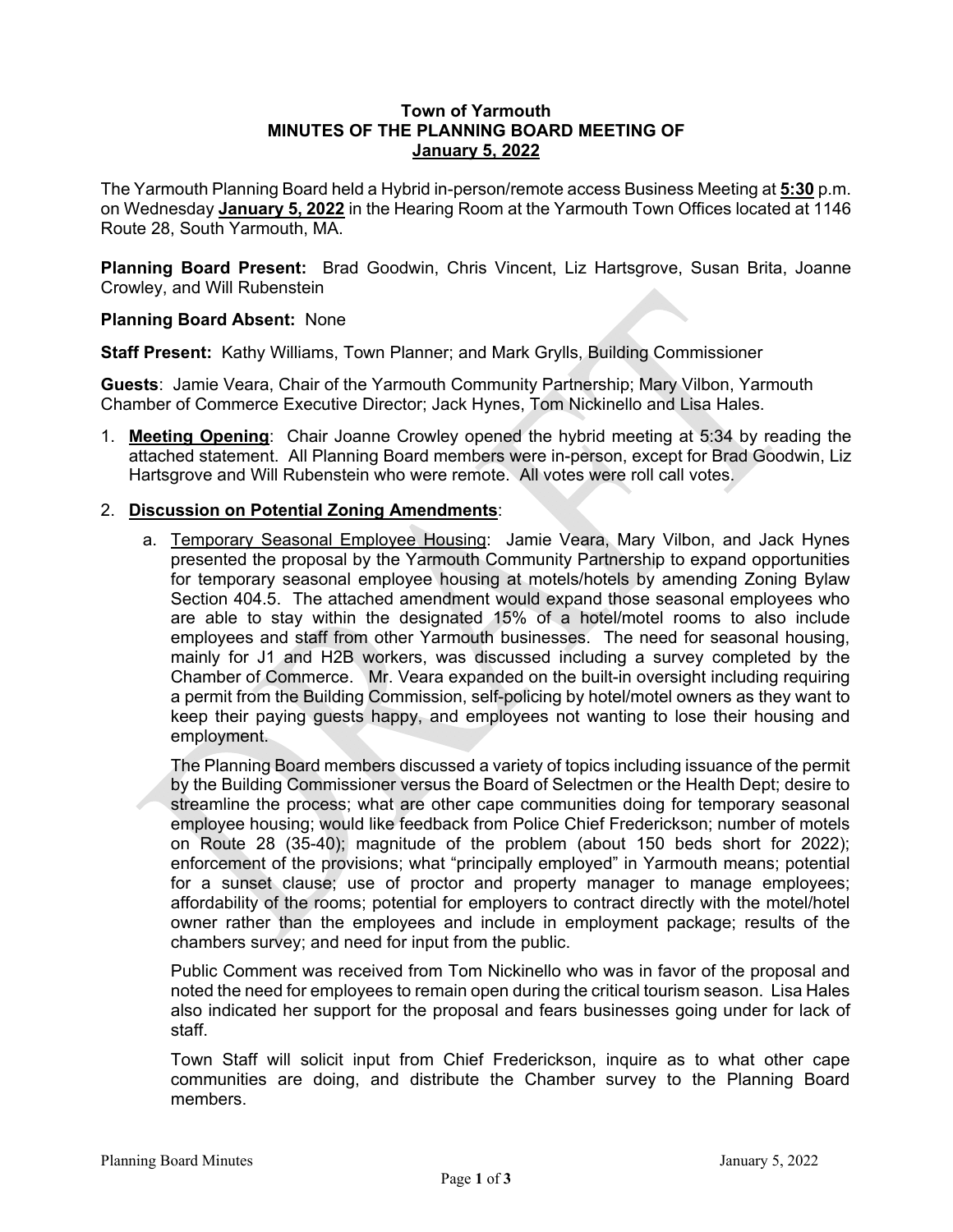- b. Short-Term Rentals (STR): The Planning Board reviewed the attached Draft #2 of the Short Term Rentals which included changes based on input from the 12/29/21 meeting. These included changes to the applicability section to eliminate "sub-occupants", ensure stay of 1-31 days is not the maximum for the entire calendar year, note transient nature of the use with different users; changes to the general provisions to include pets, eliminate reference to commercial ventures and clarify excessive noise; and added a sunset clause. The Planning Board discussed allowing for flexibility, and suggested amendments to the sunset clause. Staff will work up a more detailed zoning change and include the proposed amendments for the next meeting.
- 3. **Planning Board 2021 Annual Report**: The Planning Board approved the draft 2021 annual report without modifications.
- 4. **Cape Cod Commission (CCC) Development of Regional Impact (DRI)**: Discussion and update on status of the DRI application for Blue Sky Towers III, LLC, for a 110' monopole wireless communication tower and ground equipment to be located at 1044 Route 28, South Yarmouth. Joanne Crowley, Kathy Williams, and Brad Goodwin attended the 1/3/22 hearing where the subcommittee voted to approve the DRI and send it to the full commission for a vote on 1/13/22. Joanne Crowley spoke of her concerns about the language in the draft approval decision regarding aesthetics which she plans to speak to at the 1/13/22 hearing. The vast majority of the Planning Board members were disappointed in the decision having reservations regarding the design of the tower, although Brad Goodwin felt visual impact was subjective. If approved at the 1/13/22 meeting, the project would move to the Zoning Board of Appeals for a Special Permit.
- 5. **Meeting Minutes**: None
- 6. **Board of Appeals Agenda & Decisions:** The attached ZBA Agenda was sent to the Planning Board via e-mail.
- 7. **Committee Updates from Board Members**:
	- a. **Community Preservation Committee (CPC)**: Liz Hartsgrove gave an update on the CPA articles for town meeting including funding to the Trust of 10% plus administrative costs, funding for Bass River restoration, and cemetery stone preservation.
	- b. **Design Review Committee (DRC)**: Kathy Williams noted that there will be some upcoming DRC meetings for three different commercial projects.
	- c. **Drive-In Site Utilization Committee (DISUC):** The DISUC will be meeting on 1/10/22.
- 8. **Board Member Items:** Joanne Crowley noted that the Vision Plan has been submitted to the Board of Selectmen and we are awaiting a date for the formal presentation to the Board. Will Rubenstein inquired about the status of the Mattacheese Re-Use Committee as the new school will be opening in January 2023. The Board had a discussion on going fully remote and decided to have the 1/19/22 remote only.
- 9. **Correspondence:** The attached correspondence was sent to the Planning Board via e-mail.
- 10. **Staff Updates:** Kathy Williams noted the Housing Summit scheduled for 1/11 at 5 PM at the Senior Center and the MassDOT virtual Public Hearing scheduled for 1/13/22 at 6:30 PM for the Bass River Bridge and four corners improvements projects.

## 11. **Upcoming Meetings**:

- a. January 19, 2022
- b. February 2, 2022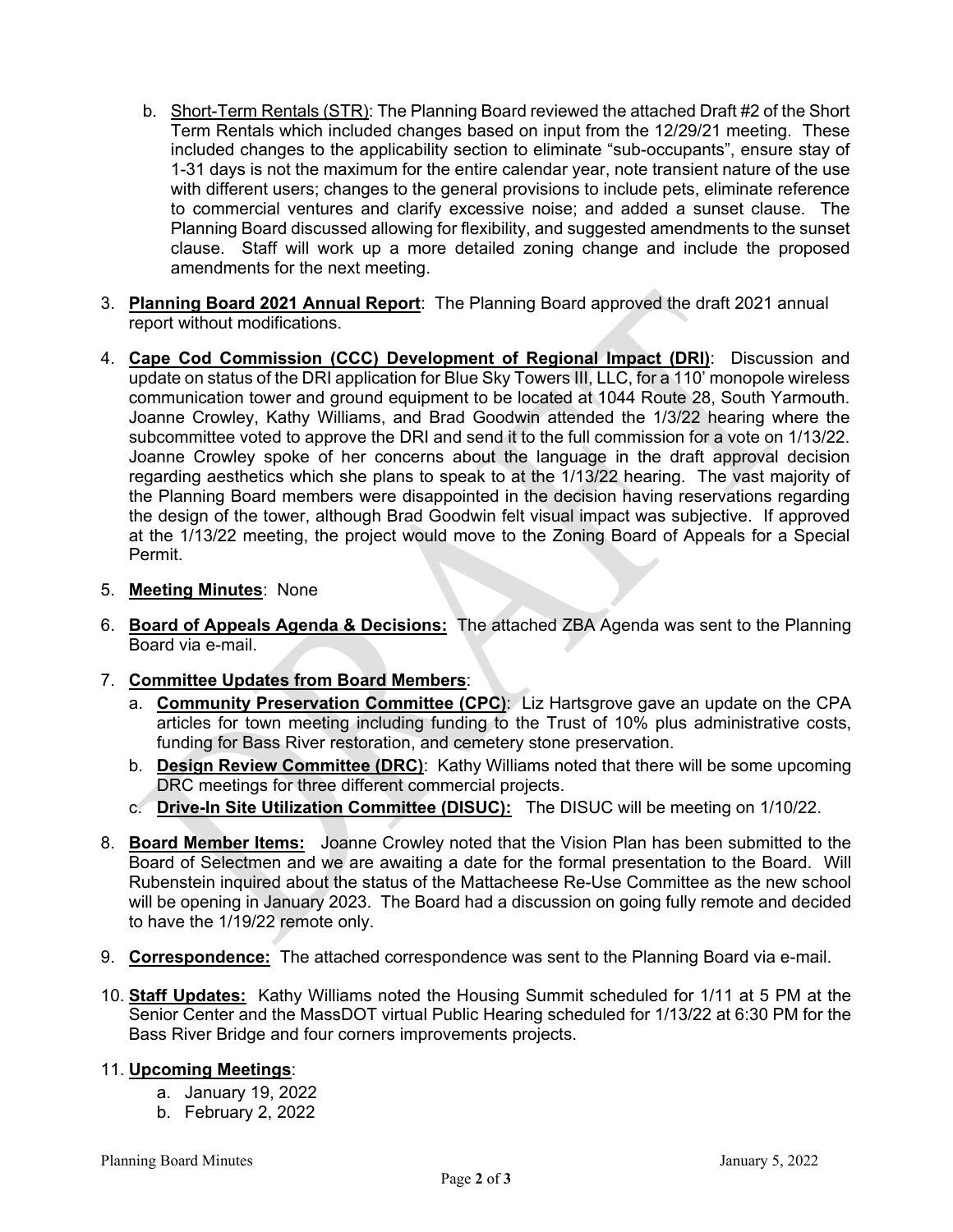12. **Adjournment: VOTE**: **On a motion by Chris Vincent, seconded by Will Rubenstein, the Planning Board voted unanimously (6-0) to adjourn at 7:22 PM.** 

## **ATTACHMENTS:**

- **January 5, 2022 Agenda**
- **Hybrid Meeting Script**
- **Temporary Seasonal Employee Housing:** December 22, 2021 Letter from Jamie Veara, Chair of the Yarmouth Community Partnership; and Section 404.5 edits, Draft #1, dated December 14, 2021
- **Short Term Rentals:** Short-Term Rental Provisions, Draft #2, dated January 5, 2022 (distributed at the meeting)
- **Draft Planning Board 2021 Annual Report Narrative**
- **Miscellaneous Correspondence:** 
	- o ZBA Agenda for January 13, 2022
	- o Conservation Commission Agenda for January 6, 2022
	- o 1/1/22 & 1/2/22 e-mail correspondence from Susan Brita and Anne Monaldo regarding neighborhood update on proposed zoning amendments
	- o 1/3/22 e-mail from Natasha Cash regarding housing
	- o 1/3/22 e-mail from Kathy Williams regarding Blue Sky Tower DRI update, including Draft DRI Decision

#### *Approved on \_\_\_\_\_\_\_\_\_\_\_\_\_\_\_\_\_\_\_\_\_\_\_:*

**On a motion by**  example and seconded by **CONS**, the Planning Board **CONS voted (x-x-x) to approve the meeting minutes of January 5, 2022.**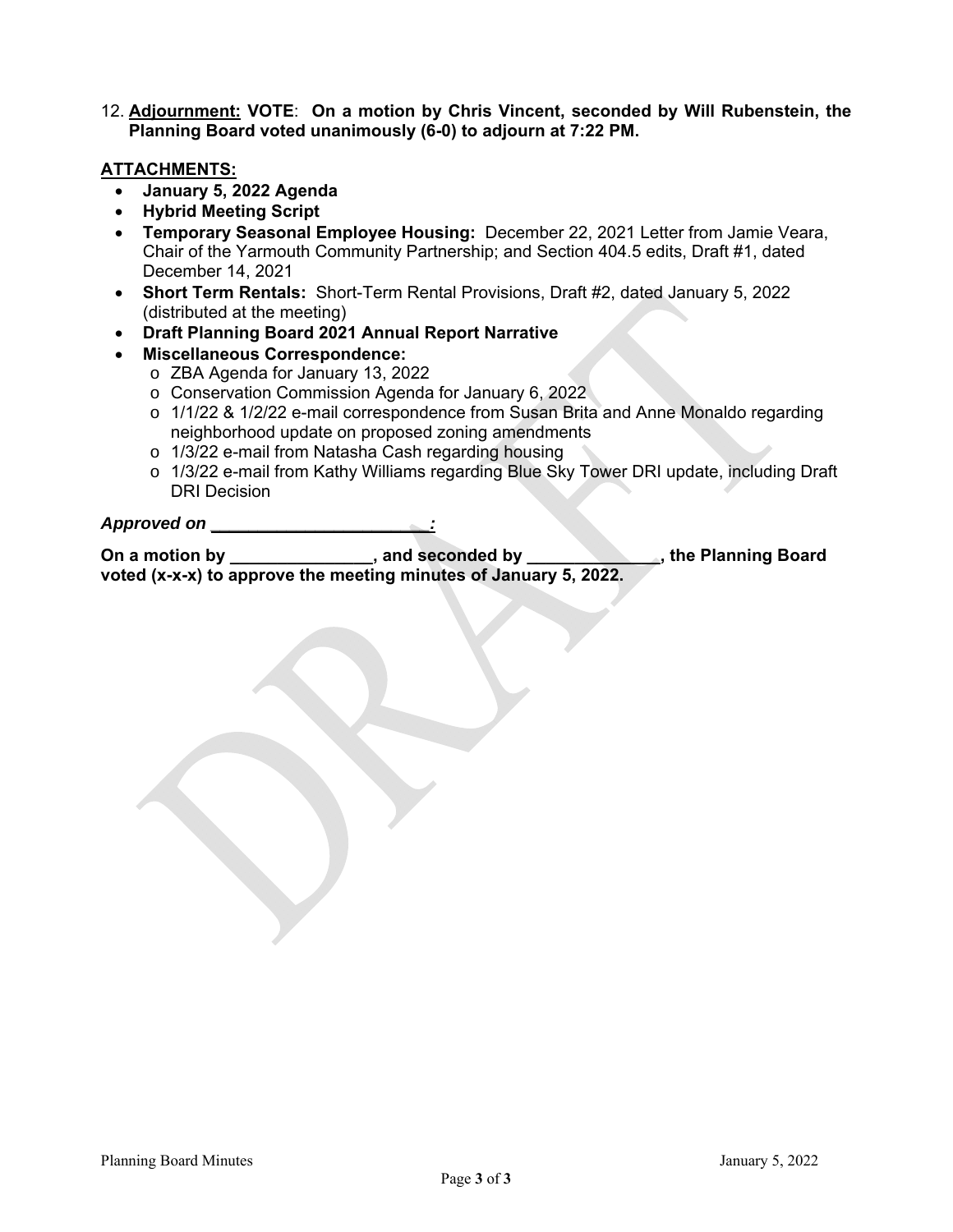#### **Town of Yarmouth MINUTES OF THE PLANNING BOARD MEETING OF January 19, 2022**

The Yarmouth Planning Board held a Business Meeting at **5:30** p.m. on Wednesday **January 19, 2022** via remote access only.

**Planning Board Present:** Brad Goodwin, Liz Hartsgrove, Susan Brita, Joanne Crowley, and Will Rubenstein

## **Planning Board Absent:** Chris Vincent

**Staff Present:** Kathy Williams, Town Planner; and Police Chief Frank Frederickson

**Guests**: Jamie Veara, Chair of the Yarmouth Community Partnership; Mary Vilbon, Yarmouth Chamber of Commerce Executive Director; Jack Hynes; and Tom Nickinello.

1. **Meeting Opening**: At the request of Joanne Crowley, Vice Chair Liz Hartsgrove chaired the remote meeting, which she opened at 5:42 by reading the attached statement. All votes were roll call votes and the meeting was broadcast live on Channel 18.

## 2. **Discussion on Potential Zoning Amendments**:

a. Temporary Seasonal Employee Housing: Chief Frederickson attended the meeting to discuss his input on the attached Draft #2, dated January 7, 2022. The Chief began by noting his understanding of the need for seasonal employees and that the days of college kids coming down to rent a house for the summer are gone. Although using some limited motel/hotel rooms may make some sense, he did not want to see the problems of the past with out of control situations. The Chief indicated he had met with Jamie Veara and Mary Vilbon to discuss his concerns, and they have made changes in the attached Draft #2 that he can fully support. He wanted to ensure the bylaw was for the intended purpose of temporary seasonal housing and not for year round housing as seen in the past.

Susan Brita inquired about a sunset provision which was not included in the Draft. Kathy Williams indicated that if the Planning Board wanted to move in that direction, the amendment would need to be reworded and reviewed by Town Counsel. Chief Frederickson indicated he was not as concerned with the addition of a sunset clause as it goes before town meeting. If it doesn't work, we can go back to town meeting next year to address. The Chief further stated that the onus is on the motel owner to address any issues at their properties, and noted that some have hired detail officers to help address issues.

Brad Goodwin noted that it is optional for the hotel owner to make business to business agreements and felt this was a good first step.

Will Rubenstein noted that the Building Commissioner still needs to give an annual permit so there is something built into the bylaw even without a sunset clause. He also did not like the idea of going back to town meeting to set policy.

Susan Brita inquired as to why the Short-Term Rental (STR) amendments have a sunset clause, but not the Temporary Seasonal Employee Housing amendment. Kathy Williams indicated the Seasonal Employee housing already has a lot of checks and balances in place including the annual permit through the Building Commissioner, whose decision is appealable to the Zoning Board of Appeals. The STR amendment is more substantial and is moving forward fairly quickly. A sunset clause may make people more comfortable voting for it to retain the income to the Town, but allow time for more discussion and data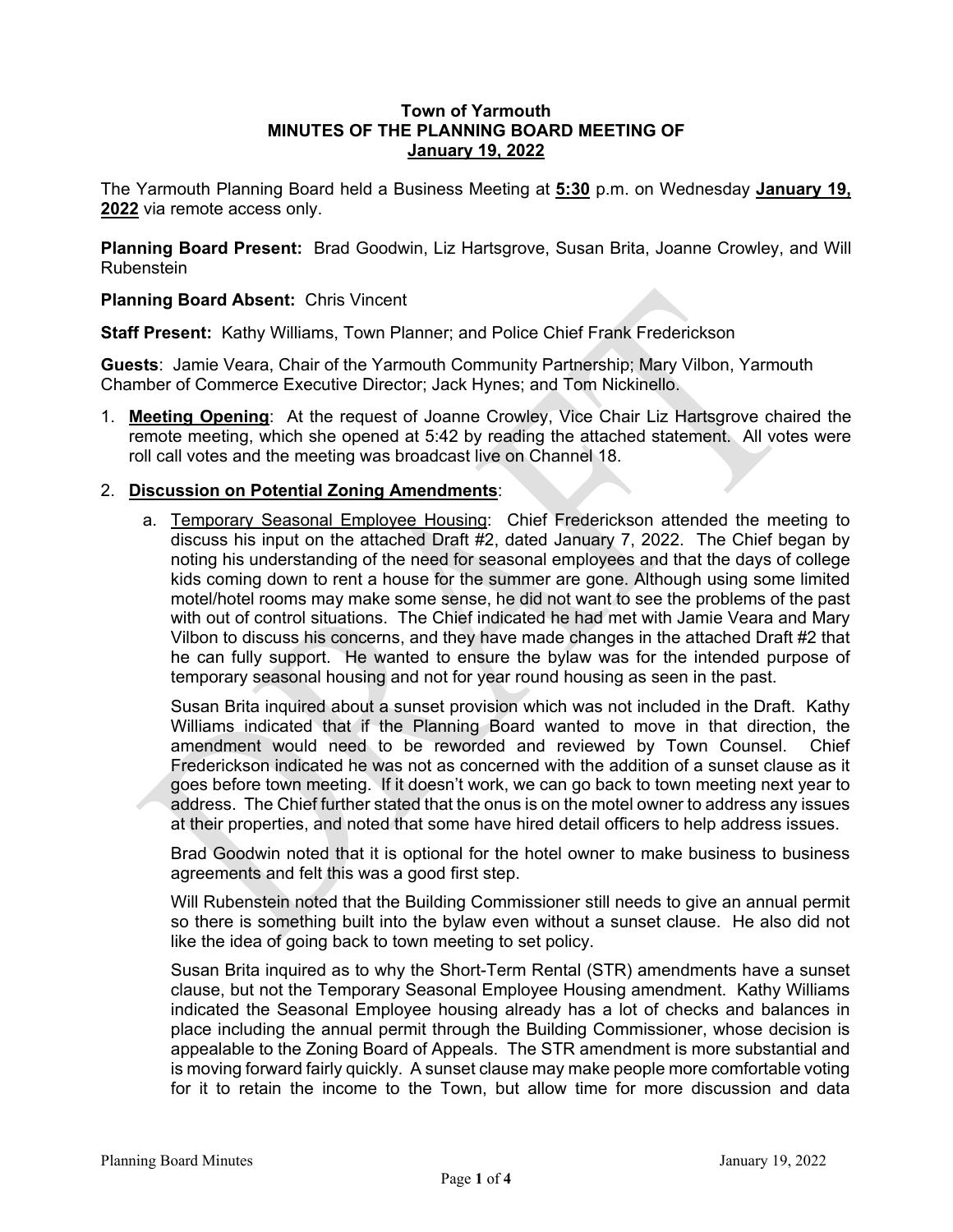gathering. Even with a sunset clause, the Board would still need to go back to town meeting if we want to keep the STR use or make modifications.

Liz Hartsgrove inquired about the timeline for Annual Town Meeting. Kathy Williams noted that she has already submitted as a place holder 2-4 zoning amendments for annual Town meeting and would anticipate a Public Hearing in mid-March, prior to going before the Board of Selectmen and closing of the warrant at the end of March. This leaves the two meetings in February to finalize changes for advertising of the public meeting.

Jamie Veara gave a brief overview of the three changes in Draft #2 based on input from the Chief which included eliminating timeshares, requiring people be 18 or older ,and emphasizing seasonal. He felt we would know quickly whether this is problematic and needs to be fixed and suggested a fall meeting with all the stakeholders to evaluate how things are working. Brad Goodwin concurred that a meeting in the fall meeting is a good idea. He felt the Board should get the amendment before the Board of Selectmen now and review in the fall.

Mary Vilbon indicated the meeting with the Chief was helpful for everyone. She did follow up with other chambers on how they were handling seasonal employee housing noting that Dennis business owners are purchasing older motels as housing for their employees, with Provincetown purchased a building themselves.

Tom Nickinello noted that this amendment is a short term fix and that we need to look at a long term fix.

After discussion, the Board directed Staff to talk with Town Counsel regarding the sunset clause, outline the process in place to review the annual permit applications (i.e. building department process and review with other town departments), and what would cause the Building Commissioner to deny an annual permit, in order to provide an update to the Board at the next meeting. The Board wants to be sure they have the answers to future questions from the public, but were not suggesting amendments at this time.

b. Short-Term Rentals (STR): Kathy Williams gave a brief overview of the attached Draft #3 which included a new Section 418 with a purpose, definition for STR, visibility of contact information from the exterior of the home, clarification on the sunset clause, and amendments to the Use Table to allow in all zones except for B3, RMDOD, AED and the optional HMOD and VCOD overlay districts. As written, if a property specifically developed using one of the optional overlay districts, STRs would not be an allowed use, although it could be done if developed using the underlying business district.

The Board discussed the clause requiring visibility of a local contact from the exterior of the home. Kathy Williams noted that the M.G.L. allows for the ability to post contact information on the town website and it is already in the Health Dept requirements. The Board also discussed what other Cape communities are doing related to STR. Kathy Williams noted that not all Cape towns are moving forward with this, some Towns such as Orleans are looking into making changes, Dennis thought it may be a customary accessory use and allowed under their existing bylaw, and she was not sure when Barnstable was planning on revisiting the issue. The Board also discussed the need for additional staffing to accommodate zoning changes and the best way to get this information to the Board of Selectmen. Kathy Williams noted that it could be included in the cover memo to the BOS when the amendments are presented. Liz Hartsgrove noted it could also be brought up again after the fall stakeholder meeting for both topics and when the Town is starting the budgeting process.

Tom Nickinello noted that STRs are vital for our community and the potential use for QR codes for local contact information.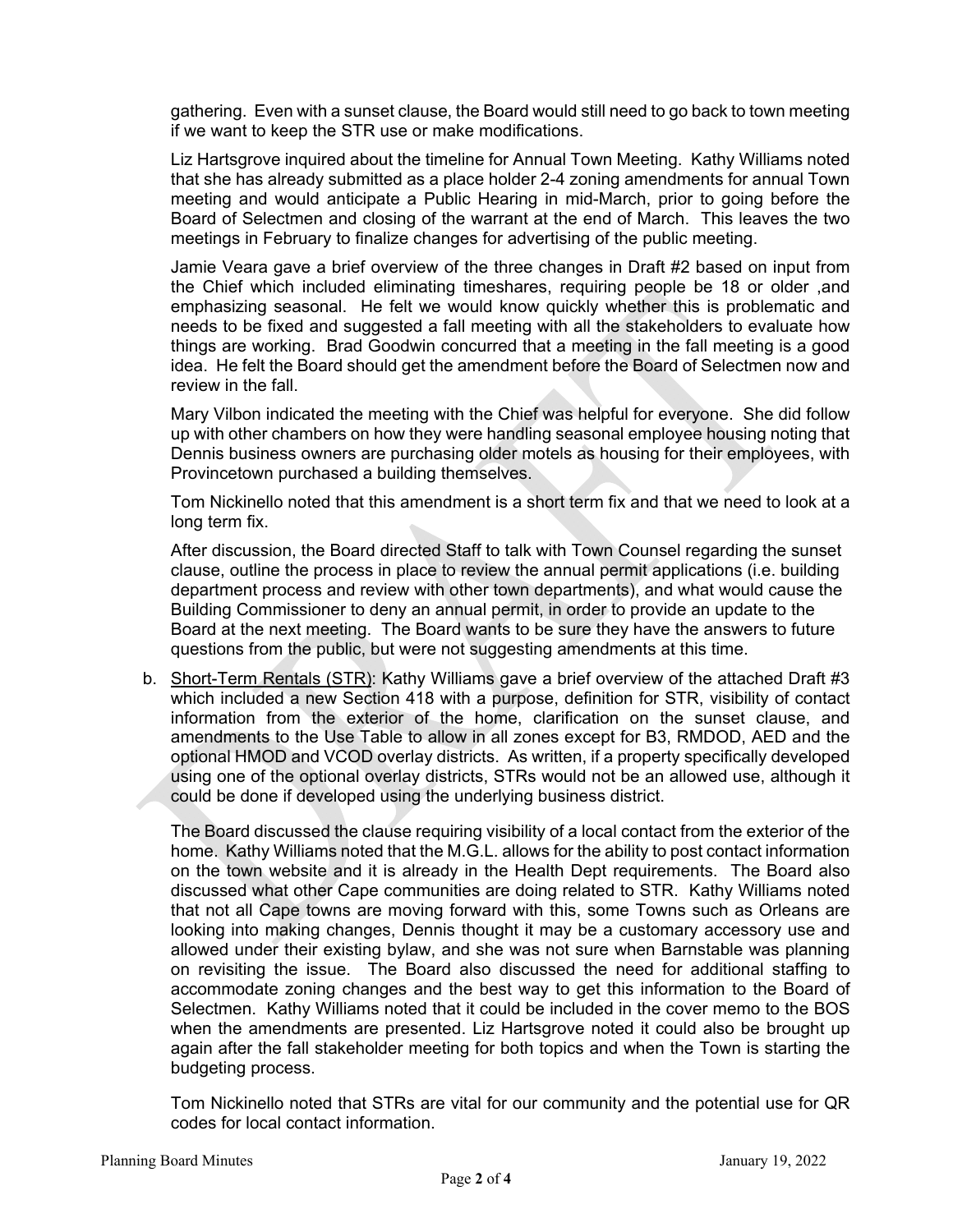## 3. **Meeting Minutes**:

- a. December 29, 2021: **On a motion by Brad Goodwin, and seconded by Will Rubenstein, the Planning Board voted (5-0) to approve the meeting minutes of December 29, 2021, with Brad Goodwin, Susan Brita, Joanne Crowley, Liz Hartsgrove and Will Rubenstein voting in favor**.
- 4. **Board of Appeals Agenda & Decisions:** The attached ZBA Decisions were sent to the Planning Board via e-mail. One was for the Urologist Offices along Route 6a for which the rear property was rezoned to B1 business at the 2021 fall town meeting. The ZBA included some conditions to better protect the residential abutters. Also noted was the ZBA Decision allowing for the expansion of Ryan Family Amusement along with the inclusion of some additional in-lot and buffer trees.

## 5. **Committee Updates from Board Members**:

- a. **Capital Budget Committee (CBC)**: Will Rubenstein noted that the CBC has not met with the schools.
- b. **Drive-In Site Utilization Committee (DISUC):** Susan Brita indicated the Riverwalk Park and Boardwalk design is progressing and the project is being designed to take into consideration life cycle costs and future maintenance.
- c. **Land Disposition Committee (LDC):** Susan Brita noted the recent LDC meeting, where the Committee voted to retain two parcels.
- d. **Affordable Housing Trust (AHT)**: Brad Goodwin indicated the AHT met on January 18th and are looking for available land for an RFP for affordable housing. With current costs at \$150-200k per affordable unit, the Trust is looking at ways to best use the limited funds they have.
- 6. **Board Member Items:** Susan Brita mentioned the successful Housing Summit held on January  $11<sup>th</sup>$  and noted an upcoming virtual summit (February  $3<sup>rd</sup>$  at 2 PM). Board members also discussed the approval by the Cape Cod Commission of the Blue Sky Tower Development of Regional Impact (DRI) at 1044 Route 28.
- 7. **Correspondence:** The attached correspondence was sent to the Planning Board via e-mail.
- 8. **Staff Updates:** Kathy Williams noted the Water Resources Advisory Committee will be meeting on 1/24/22 to discuss the Notice of Project Change for the Comprehensive Wastewater Management Plan. Staff is also working on compiling the necessary documents to apply for the State Revolving Fund loan.

#### 9. **Upcoming Meetings**:

- a. February 2, 2022
- b. February 16, 2022
- 10. **Adjournment: VOTE**: **On a motion by Brad Goodwin, seconded by Will Rubenstein, the Planning Board voted unanimously (5-0) to adjourn at 6:48 PM.**

## **ATTACHMENTS:**

- **January 19, 2022 Agenda**
- **Remote Meeting Script**
- **Temporary Seasonal Employee Housing:** Miscellaneous e-mails between Police Chief Frederickson and the Town Planner; and Section 404.5 edits, Draft #2, dated January 7, 2022